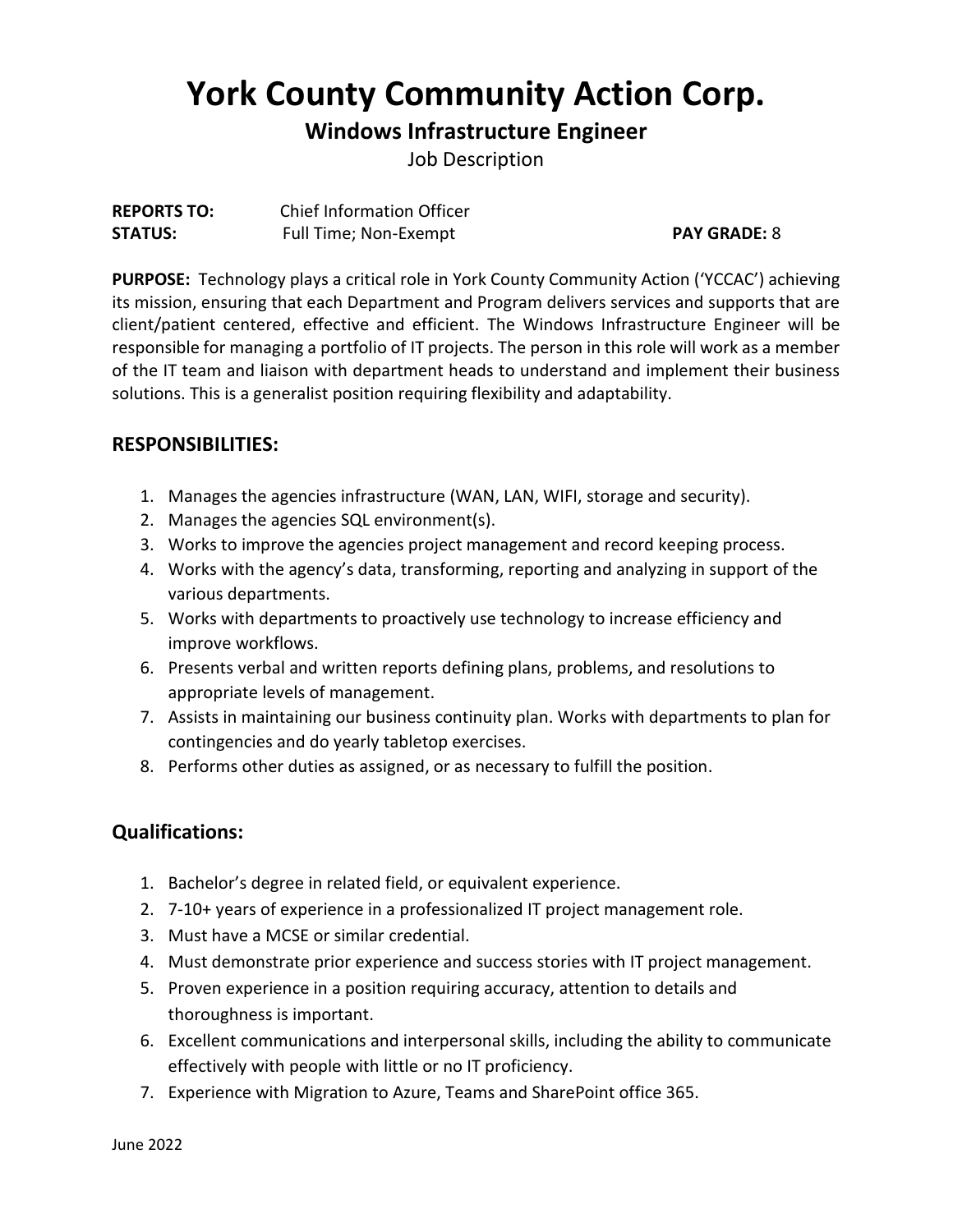- 8. Some development experience a plus.
- 9. Advanced proficiency in creating presentation materials for executive review.
- 10. Ability to exercise professionally mature discretion in approach to all aspects of the job.
- 11. Ability to prioritize and manage multiple tasks and projects in a fast-paced environment and to finish a project on time.
- 12. Must have the ability to work independently.
- 13. This job operates in a professional office environment. Suitable business attire required.
- 14. Confidentiality is a requirement of this position.
- 15. Proactive and enthusiastic in approaching challenges.
- 16. Must not have an active record with the System for Award Management (SAM) website.

Qualifications and responsibilities are essential functions of the job. Essential functions (EF) are the work tasks that employers do not have to change when making reasonable accommodations.

### **Responsibility for Safety and Health:**

- 1. Follow established standard and safety precautions in the performance of all duties.
- 2. Report to the Operations Manager any hazardous condition or equipment immediately.
- 3. Attend required safety trainings.

### **Physical Requirement:**

| <b>Bending</b> | O | Sitting          | F |
|----------------|---|------------------|---|
| Carrying       | O | Standing         | Ω |
| <b>Driving</b> | O | <b>Talking</b>   | F |
| Handling       | O | Walking          | O |
| day            |   |                  |   |
| Hearing        | F | Lift/Carry       |   |
| Keyboarding    | F | 20 lbs or less O |   |
| Kneeling       | O | Push/Pull        |   |
| Reaching       | O | 12 lbs or less   | O |

Physical Essential Functions of the position

N (Not applicable) O (Occasionally) on/off up to 3 hrs. per day  $F$  (Frequently) on/off up to 6 hrs. per day

C (Constantly) all the time, over 6 hrs. per

No job description can define completely all aspects of a particular position. This job description in no way states or implies that these are the only duties that you will be required to perform. The omission of specific statements of duties does not exclude them from the position if the work is similar, related, or is an essential function of the position.

I have read this job description and fully understand the requirements set forth therein. I hereby accept the position of **Windows Infrastructure Engineer** and agree to abide by the requirements set forth and will perform all duties and responsibilities to the best of my ability.